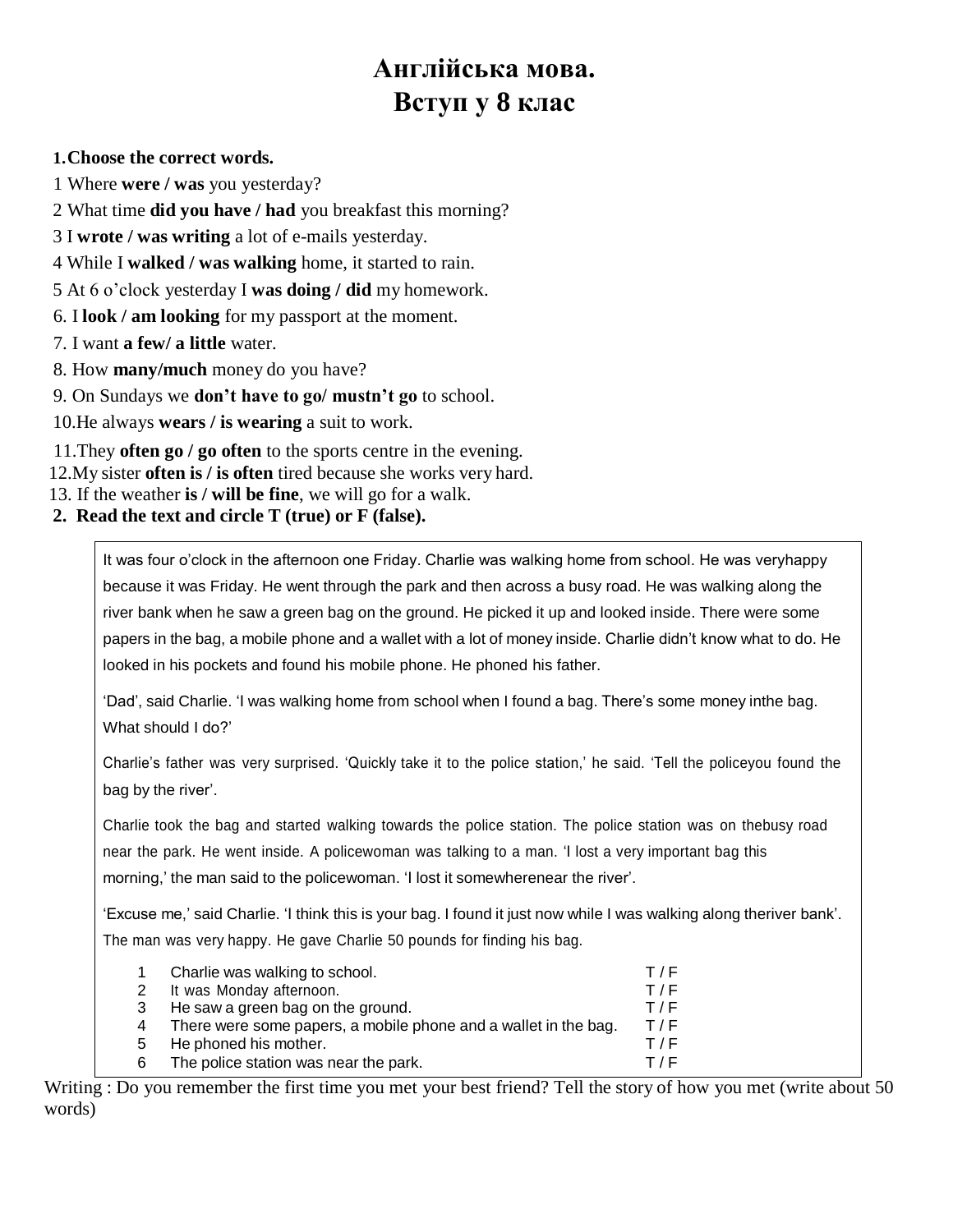# **Англійська мова. Вступ у 9 клас**

### Grammar

Task 1 Complete the sentences with the adjectives in the *comparative* or *superlative* form.

- **1** This shopping centre is.......................................**(expensive)** one in the city!
- **2** Those sunglasses are .......................................**(nice)** than this pair.
- **3** Carluccio's restaurant serves ...............................**(good)** pasta in town!
- **4** Football is much....................................... **(exciting)** to watch than cricket.
- **5** I think that film is....................................... **(bad)** in the whole series.
- **6** The coffee is....................................... **(strong)** here than in the other café.

### Task 2

Put the verbs in brackets into the *present perfect* or the *past simple*.

| $\Gamma$ at the veros in orackets filto the <i>present perfect</i> of the <i>past simple</i> . |        |  |
|------------------------------------------------------------------------------------------------|--------|--|
|                                                                                                |        |  |
|                                                                                                |        |  |
|                                                                                                |        |  |
|                                                                                                |        |  |
|                                                                                                |        |  |
|                                                                                                |        |  |
|                                                                                                |        |  |
|                                                                                                |        |  |
|                                                                                                |        |  |
|                                                                                                |        |  |
|                                                                                                | Task 3 |  |

### Reading

Read the text and match the headings (A-D) to the paragraphs (1-3).

- **A** Make a difference
- **B** The worst kind of rubbish
- **C** Endangered species
- **D** A negative impact on life

# A Sea of Plastic **1**

It's no secret that our planet is suffering because of pollution. But did you know that there are nearly 270,000 tons of plastic floating in the world's oceans? In one part of the ocean there is so much plastic that it has even got a name; the Great Pacific Garbage Patch. What is especially worrying is that this plastic doesn't break down. It breaks up into smaller and smaller pieces, but it never disappears.

# **2**

All this plastic is very dangerous for the creatures that make the sea their home. Sea birds and sea turtles eat things like plastic bags because they believe that they are food and die as a result. Also, the tiny pieces of plastic contain toxic chemicals and this affects the sea's food chain. Small fish eat these tiny pieces releasing the chemicals into their bodies. These chemicals then pass up the food chain eventually reaching our dinner tables.

### **3**

Luckily there are things we can do to address the problem. First of all, if we use less plastic, we will reduce the amount of plastic rubbish that we throw away. Furthermore, every person has to take responsibility for what they do throw away. If every one recycled more of their plastic rubbish, then there would be less of it to pollute the land and sea. Finally, more people should support conservation groups who are working to clean up our polluted beaches. If everyone works together, then we can protect our oceans and marine life.

Task 4

Writing

Read the rubric and write your email.

Your English e-friend, Michael, can't decide which sport to take up: hockey or cycling and he asks you for your opinion. Write an **email** telling Michael what you think (50-100 words).